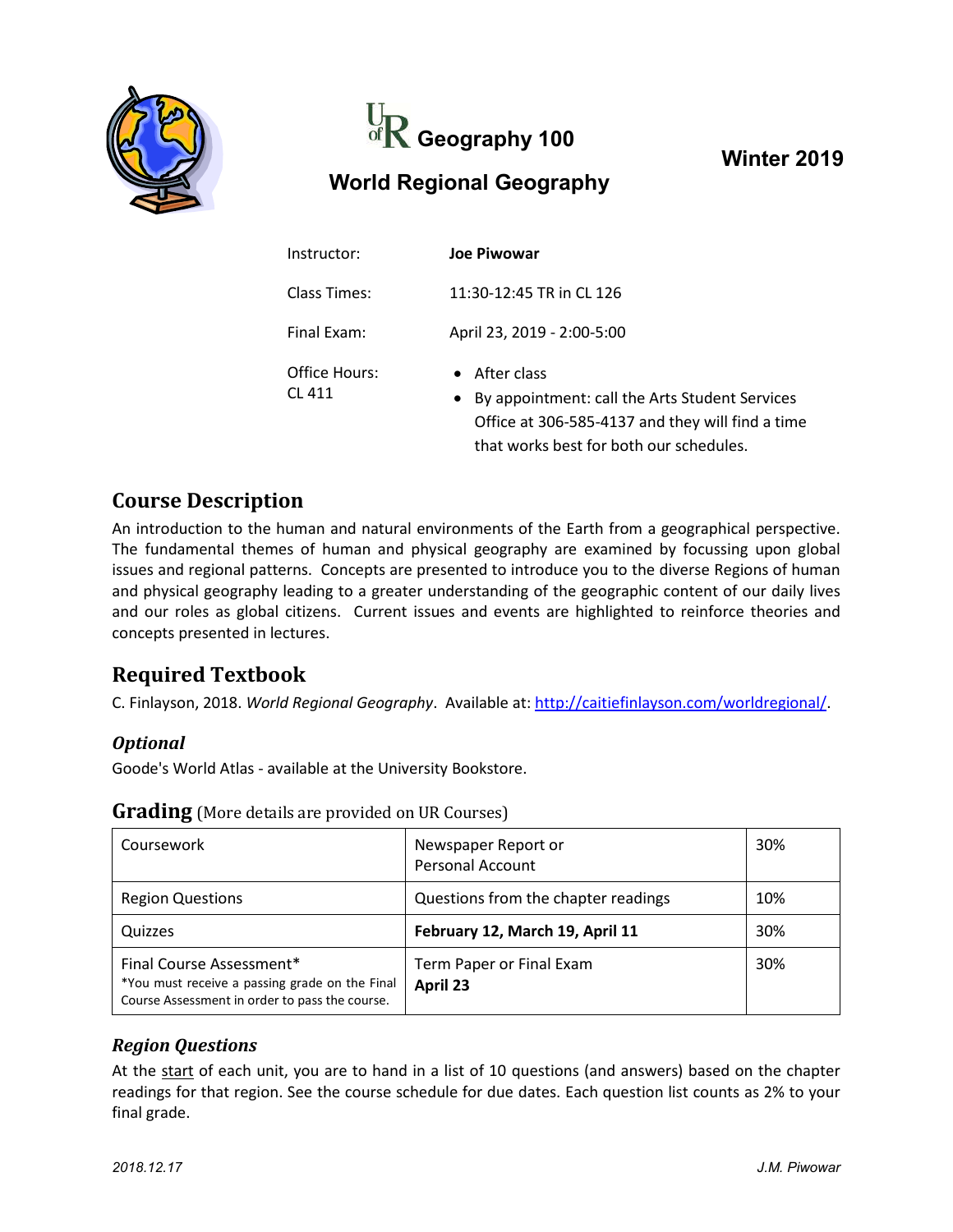#### *Quizzes*

There will be 3 multiple-choice quizzes, one in each of February, March, and April. See the course schedule for quiz dates. The quiz questions will predominantly come from the Region Questions you submit. There will be a few additional questions from the materials covered during the lectures.

#### *Coursework*

Choose 1 of:

- **Newspaper Report** a short essay describing the geography of an issue reported in a local newspaper.
	- o The last day to hand in a Newspaper Report for credit is **April 1**.
- **Personal Account** an in-class presentation of the geography of a place that you have lived in.
	- o You must notify me by **February 1** if you wish to present a Personal Account.

#### *Final Course Assessment*

You may choose to do a Term Paper or write the Final Exam.

- The **Final Exam** will be held on **April 23** from 2:00–4:00 p.m.
- The **Term Paper** is a geographical analysis of an important issue or topic.
- The Term Paper must be handed in prior to the Final Exam date/time. There will not be any extensions granted for the Term Paper … If you don't hand in your Term Paper before the Final Exam then you must write the Final.

**The Final Course Assessment is a mandatory component of this course. Failure to obtain a passing** grade on the Final Exam or your Term Paper will result in a grade of NP being assigned for the course.

| <b>Dates</b> | <b>Readings</b>                         | <b>Important Dates</b>                                                                                                |
|--------------|-----------------------------------------|-----------------------------------------------------------------------------------------------------------------------|
| Weeks $1-2$  | Ch.1 - Introduction                     |                                                                                                                       |
| Weeks 3–4    | Ch.5 – Middle and South America         | January 22 - Region Questions due                                                                                     |
|              |                                         | <b>February 1</b> - Last day to notify me that you<br>wish to present a Personal Account of a<br>region to the class. |
| Weeks 5-6    | Ch. 6 - Sub-Saharan Africa              | <b>February 5 - Region Questions due</b>                                                                              |
|              |                                         | February 12 - Quiz 1                                                                                                  |
| Weeks 7-8    | Ch. 7 – North Africa and Southwest Asia | February 26 - Region Questions due                                                                                    |
| Weeks 9-10   | Ch. 8 – South Asia                      | March 12 - Region Questions due                                                                                       |
|              |                                         | March 19 - Quiz 2                                                                                                     |
| Weeks 11-12  | Ch. 9 – East and Southeast Asia         | March 26 - Region Questions due                                                                                       |
|              |                                         | April 1 – Newspaper Reports due                                                                                       |
|              |                                         | April $11 -$ Quiz 3                                                                                                   |
|              |                                         | April 23 Final Exam 2:00-4:00 p.m.                                                                                    |

#### **Schedule** (subject to change – check the schedule on UR Courses for the most recent version)